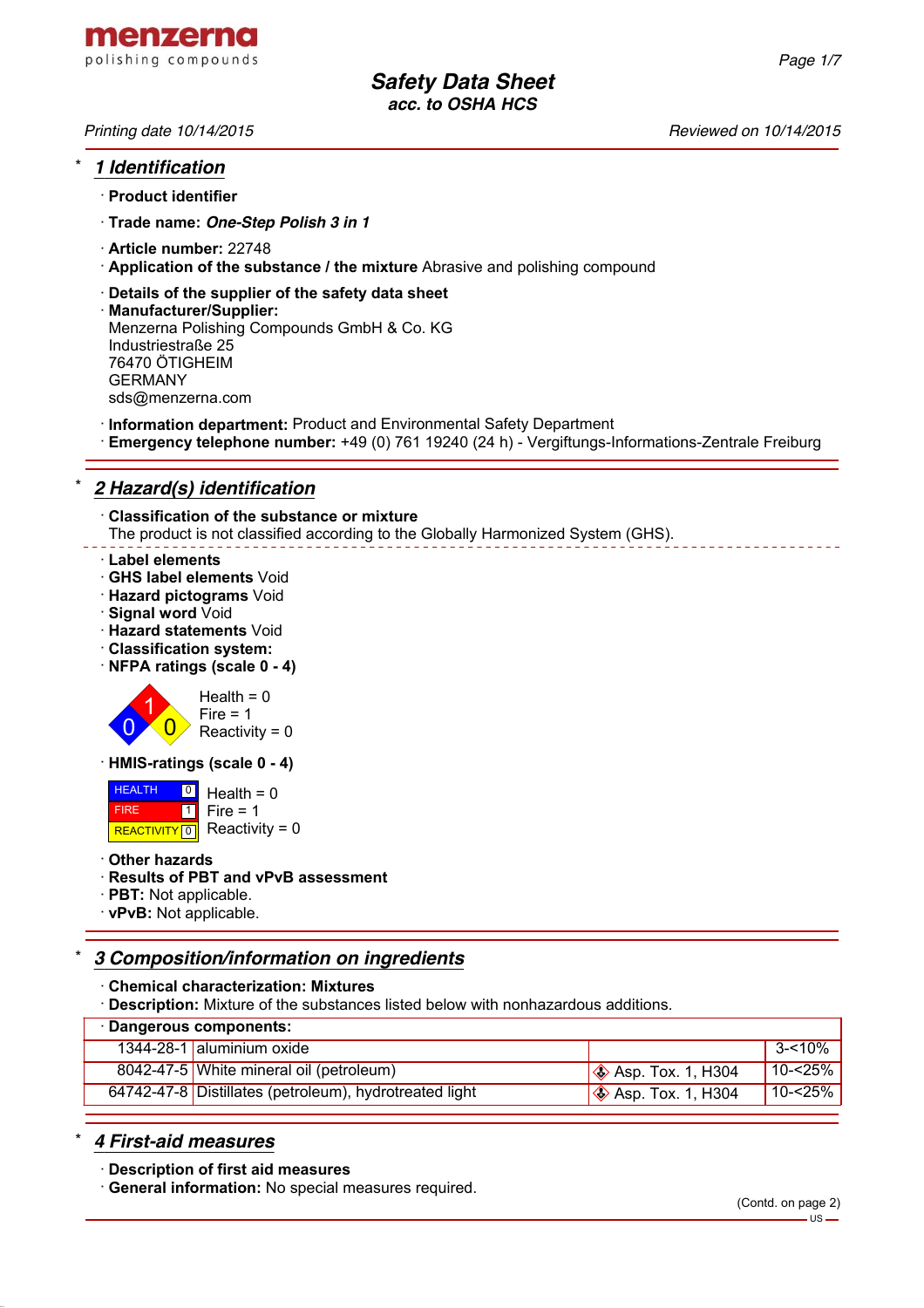menzerna polishing compounds

*Printing date 10/14/2015 Reviewed on 10/14/2015*

**Trade name:** *One-Step Polish 3 in 1*

(Contd. of page 1) · **After inhalation:** Supply fresh air; consult doctor in case of complaints. · **After skin contact:** Immediately wash with water and soap and rinse thoroughly. If skin irritation continues, consult a doctor. · **After eye contact:** Rinse opened eye for several minutes under running water. If symptoms persist, consult a doctor. · **After swallowing:** Rinse out mouth and then drink plenty of water. If symptoms persist consult doctor. · **Information for doctor:** · **Most important symptoms and effects, both acute and delayed** No further relevant information available. · **Indication of any immediate medical attention and special treatment needed** Treat according to symptoms. *5 Fire-fighting measures* · **Extinguishing media** · **Suitable extinguishing agents:** Water spray, foam, dry powder or carbon dioxide. · **For safety reasons unsuitable extinguishing agents:** Water with full jet · **Special hazards arising from the substance or mixture** Nitrogen oxides (NOx)

- · **Advice for firefighters**
- · **Protective equipment:**

Wear self-contained respiratory protective device.

Wear fully protective suit.

### *6 Accidental release measures*

· **Personal precautions, protective equipment and emergency procedures**

Keep unnecessary personnel away. Ensure adequate ventilation. Use personal protection recommended in section 8.

- · **Environmental precautions:** Do not allow to enter sewers/ surface or ground water.
- · **Methods and material for containment and cleaning up:**
- Absorb with liquid-binding material (sand, diatomite, acid binders, universal binders, sawdust).
- **Reference to other sections**

See Section 7 for information on safe handling.

See Section 8 for information on personal protection equipment.

See Section 13 for disposal information.

## \* *7 Handling and storage*

- · **Handling:**
- · **Precautions for safe handling** Prevent formation of aerosols.
- · **Information about protection against explosions and fires:** No special measures required.
- · **Conditions for safe storage, including any incompatibilities**
- · **Storage:**
- · **Requirements to be met by storerooms and receptacles:**
- Store in a well-ventilated place. Storage temperature: between 15 °C and 25 °C.
- · **Information about storage in one common storage facility:** Not required.
- · **Further information about storage conditions:** None.
- · **Specific end use(s)** No further relevant information available.

(Contd. on page 3)

 $HSS -$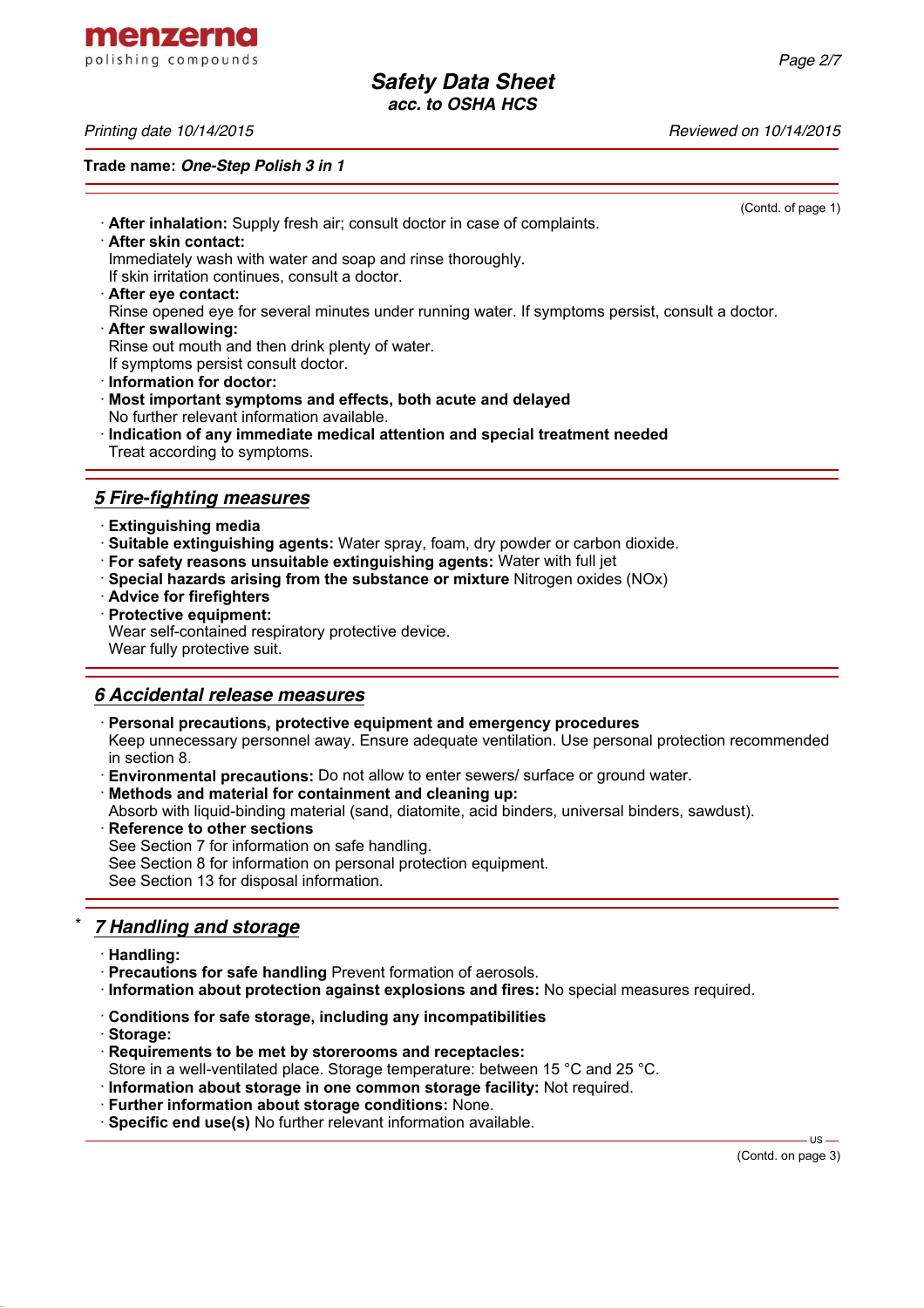menzerna polishing compounds

*Printing date 10/14/2015 Reviewed on 10/14/2015*

**Trade name:** *One-Step Polish 3 in 1*

(Contd. of page 2)

### *8 Exposure controls/personal protection*

· **Additional information about design of technical systems:** No further data; see item 7.

#### · **Control parameters**

| Components with limit values that require monitoring at the workplace:                                           |  |  |
|------------------------------------------------------------------------------------------------------------------|--|--|
| 1344-28-1 aluminium oxide                                                                                        |  |  |
| PEL Long-term value: 15 <sup>*</sup> ; 15 <sup>**</sup> mg/m <sup>3</sup><br>*Total dust; ** Respirable fraction |  |  |
| REL Long-term value: 10* 5** mg/m <sup>3</sup><br>as Al*Total dust**Respirable/pyro powd./welding f.             |  |  |
| TLV   Long-term value: $1*$ mg/m <sup>3</sup><br>as AI; *as respirable fraction                                  |  |  |
| 8042-47-5 White mineral oil (petroleum)                                                                          |  |  |
| TWA Long-term value: 5 mg/m <sup>3</sup>                                                                         |  |  |
|                                                                                                                  |  |  |

· **Additional information:** The lists that were valid during the creation were used as basis.

- · **Exposure controls**
- · **Personal protective equipment:**
- · **General protective and hygienic measures:**
- The usual precautionary measures for handling chemicals should be followed.
- · **Breathing equipment:** Not necessary if room is well-ventilated.
- · **Protection of hands:**
- Protective gloves are recommended.

The glove material has to be impermeable and resistant to the product/ the substance/ the preparation. Due to missing tests no recommendation to the glove material can be given for the product/ the preparation/ the chemical mixture.

Selection of the glove material on consideration of the penetration times, rates of diffusion and the degradation

· **Material of gloves**

The selection of the suitable gloves does not only depend on the material, but also on further marks of quality and varies from manufacturer to manufacturer. As the product is a preparation of several substances, the resistance of the glove material can not be calculated in advance and has therefore to be checked prior to the application.

**Penetration time of glove material** 

The exact break through time has to be found out by the manufacturer of the protective gloves and has to be observed.

· **Eye protection:** Safety glasses

· **Body protection:** Protective work clothing

### \* *9 Physical and chemical properties*

| Information on basic physical and chemical properties<br><b>General Information</b> |                           |                    |  |
|-------------------------------------------------------------------------------------|---------------------------|--------------------|--|
| · Appearance:                                                                       |                           |                    |  |
| Form:                                                                               | <b>Viscous</b>            |                    |  |
| Color:                                                                              | Whitish                   |                    |  |
| · Odor:                                                                             | Characteristic            |                    |  |
| Odour threshold:                                                                    | Not determined.           |                    |  |
| $\cdot$ pH-value at 20 °C (68 °F):                                                  | > 7                       |                    |  |
| Change in condition                                                                 |                           |                    |  |
| <b>Boiling point/Boiling range:</b>                                                 | $> 100 °C$ ( $> 212 °F$ ) |                    |  |
|                                                                                     |                           | (Contd. on page 4) |  |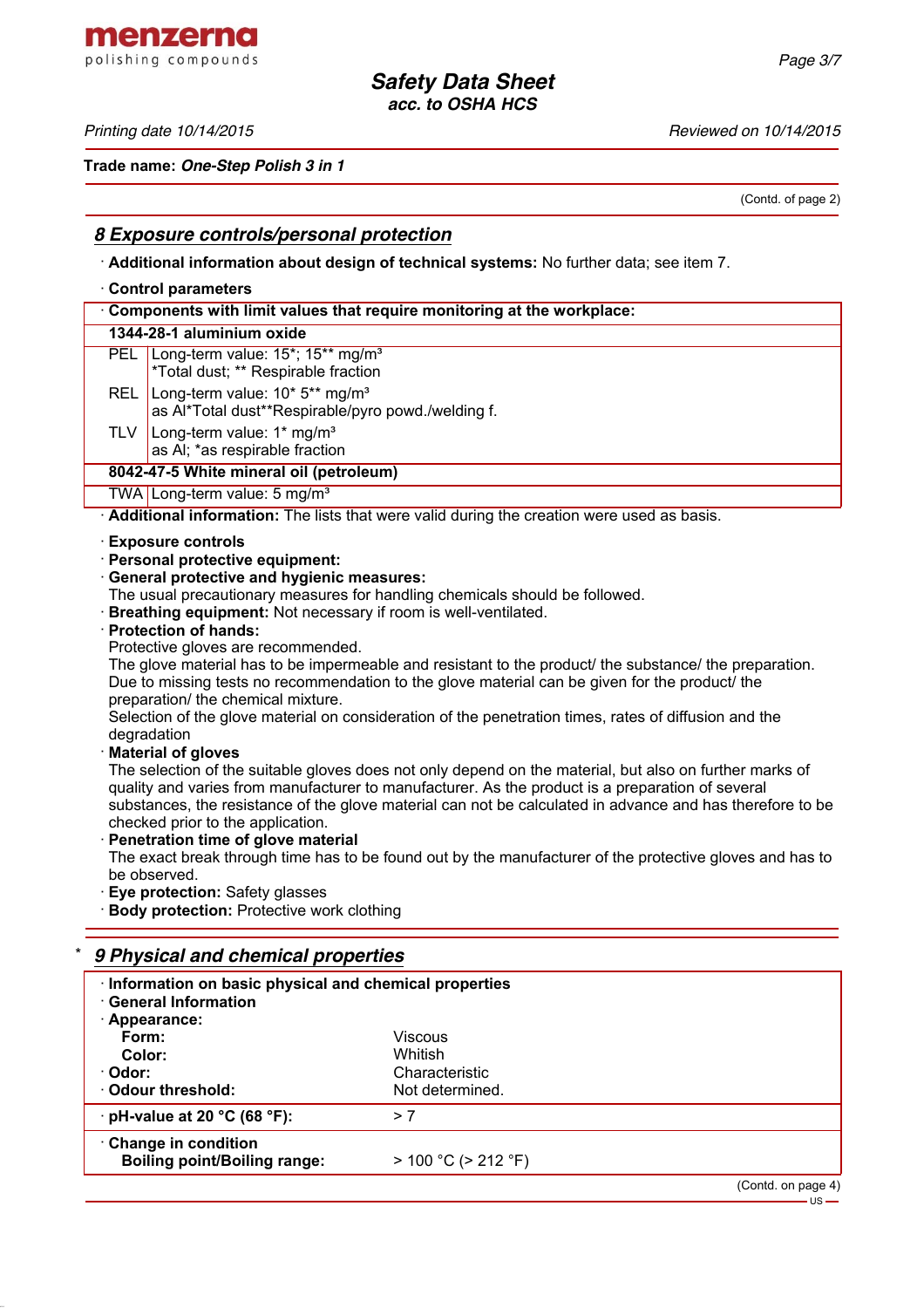menzerna polishing compounds

*Printing date 10/14/2015 Reviewed on 10/14/2015*

**Trade name:** *One-Step Polish 3 in 1*

|                                                                                                                         | (Contd. of page 3)                                                                           |
|-------------------------------------------------------------------------------------------------------------------------|----------------------------------------------------------------------------------------------|
| · Flash point:                                                                                                          | $> 100 °C$ ( $> 212 °F$ )                                                                    |
| · Flammability (solid, gaseous):                                                                                        | Not applicable.                                                                              |
| <b>Decomposition temperature:</b>                                                                                       | Not determined.                                                                              |
| · Auto igniting:                                                                                                        | Product is not selfigniting.                                                                 |
| Danger of explosion:                                                                                                    | Product does not present an explosion hazard.                                                |
| Density at 20 $^{\circ}$ C (68 $^{\circ}$ F):<br><b>Relative density</b><br>· Vapour density<br><b>Evaporation rate</b> | 1 g/cm <sup>3</sup> (8.345 lbs/gal)<br>Not determined.<br>Not determined.<br>Not determined. |
| · Solubility in / Miscibility with<br>Water:                                                                            | Not miscible or difficult to mix.                                                            |
| · Partition coefficient (n-octanol/water): Not determined.                                                              |                                                                                              |
| · Viscosity:<br>Dynamic:<br>Kinematic at 40 $^{\circ}$ C (104 $^{\circ}$ F):                                            | Not determined.<br>$> 20.5$ mm <sup>2</sup> /s                                               |
| · Solvent content:<br><b>VOC content:</b><br>$\cdot$ Other information                                                  | 147.3 g/l / 1.23 lb/gl<br>No further relevant information available.                         |

### *10 Stability and reactivity*

- · **Reactivity** None under normal conditions.
- · **Chemical stability**
- · **Thermal decomposition / conditions to be avoided:**
- No decomposition if used according to specifications.
- · **Possibility of hazardous reactions** No dangerous reactions known.
- · **Conditions to avoid** No further relevant information available.
- · **Incompatible materials:** No further relevant information available.
- · **Hazardous decomposition products:** No dangerous decomposition products known.

### \* *11 Toxicological information*

#### · **Information on toxicological effects**

· **Acute toxicity:**

| <b>LD/LC50 values that are relevant for classification:</b> |
|-------------------------------------------------------------|
|-------------------------------------------------------------|

| 64742-47-8 Distillates (petroleum), hydrotreated light |  |
|--------------------------------------------------------|--|
|                                                        |  |

| Oral          | LD50 | $\geq 5000$ mg/kg (rat)                |
|---------------|------|----------------------------------------|
| Dermal   LD50 |      | $\vert$ > 5000 mg/kg (rabbit)          |
|               |      | Inhalative LC50/4 h $4.951$ mg/l (rat) |

#### · **Primary irritant effect:**

- · **on the skin:** No irritant effect.
- · **on the eye:** No irritating effect.
- · **Sensitization:** No sensitizing effects known.
- · **Additional toxicological information:**

The product is not subject to classification according to internally approved calculation methods for preparations:

(Contd. on page 5)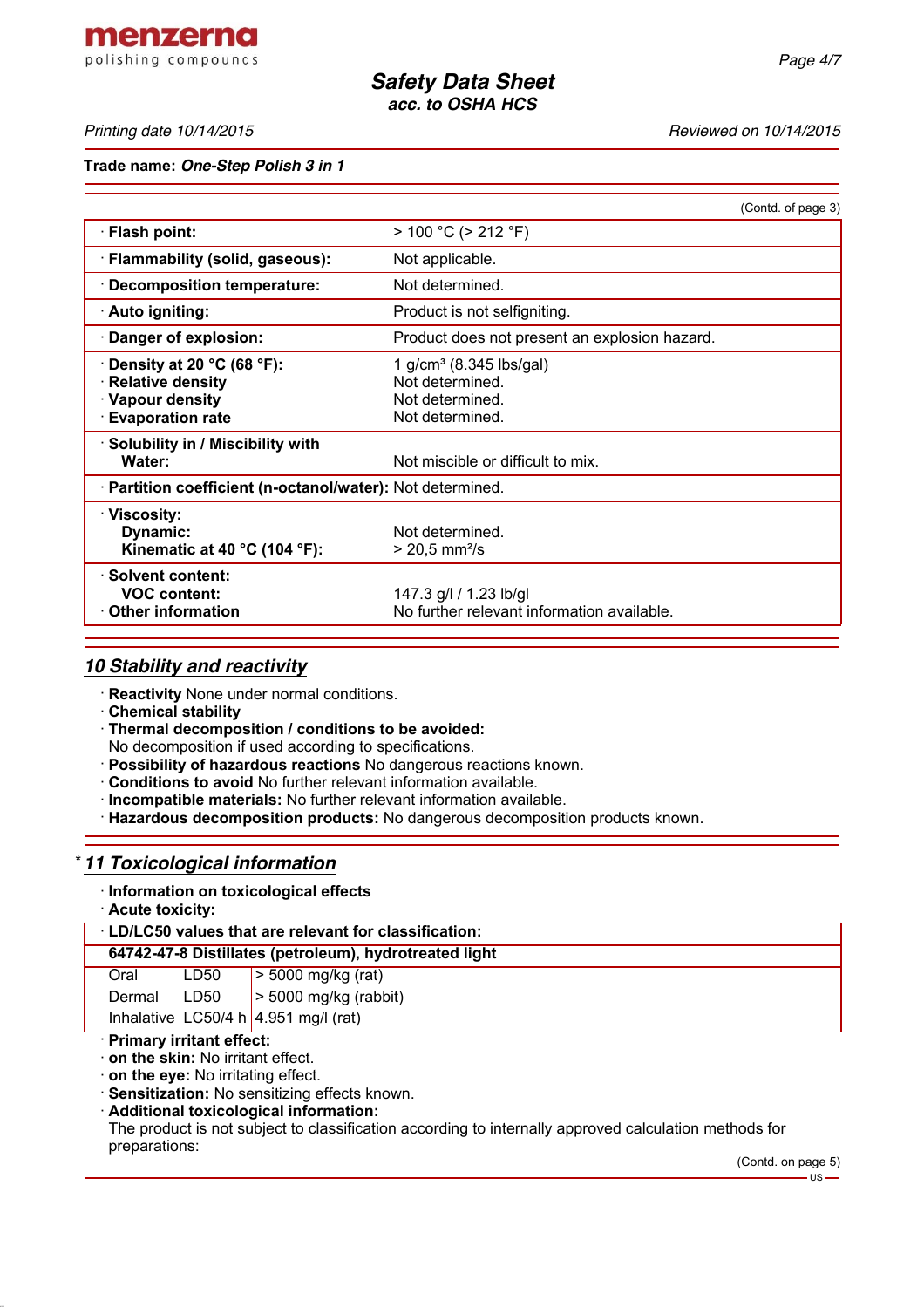menzerna polishing compounds

*Printing date 10/14/2015 Reviewed on 10/14/2015*

**Trade name:** *One-Step Polish 3 in 1*

(Contd. of page 4) When used and handled according to specifications, the product does not have any harmful effects according to our experience and the information provided to us.

· **OSHA-Ca (Occupational Safety & Health Administration)**

None of the ingredients is listed.

## \* *12 Ecological information*

- · **Toxicity**
- · **Aquatic toxicity:** No further relevant information available.
- · **Persistence and degradability** No further relevant information available.
- · **Behavior in environmental systems:**
- · **Bioaccumulative potential** No further relevant information available.
- · **Mobility in soil** No further relevant information available.
- · **Additional ecological information:**
- · **General notes:**

Do not allow undiluted product or large quantities of it to reach ground water, water course or sewage system.

- · **Results of PBT and vPvB assessment**
- · **PBT:** Not applicable.
- · **vPvB:** Not applicable.
- · **Other adverse effects** No further relevant information available.

### *13 Disposal considerations*

- · **Waste treatment methods**
- · **Recommendation:** Must be specially treated adhering to official regulations.
- · **Waste disposal key:**

Waste codes should be determined in consultation with the customer, supplier and disposal.

· **Uncleaned packagings:**

· **Recommendation:** Disposal must be made according to official regulations.

### *14 Transport information*

| · UN-Number<br>· DOT, ADR, ADN, IMDG, IATA                                          | Void            |                    |
|-------------------------------------------------------------------------------------|-----------------|--------------------|
| · UN proper shipping name<br>· DOT, ADR, ADN, IMDG, IATA                            | Void            |                    |
| · Transport hazard class(es)                                                        |                 |                    |
| · DOT, ADR, ADN, IMDG, IATA<br>· Class                                              | Void            |                    |
| · Packing group<br>· DOT, ADR, IMDG, IATA                                           | Void            |                    |
| <b>Environmental hazards:</b><br>· Marine pollutant:                                | No.             |                    |
| · Special precautions for user                                                      | Not applicable. |                    |
| · Transport in bulk according to Annex II of<br><b>MARPOL73/78 and the IBC Code</b> | Not applicable. |                    |
|                                                                                     |                 | (Contd. on page 6) |

 $-1.5$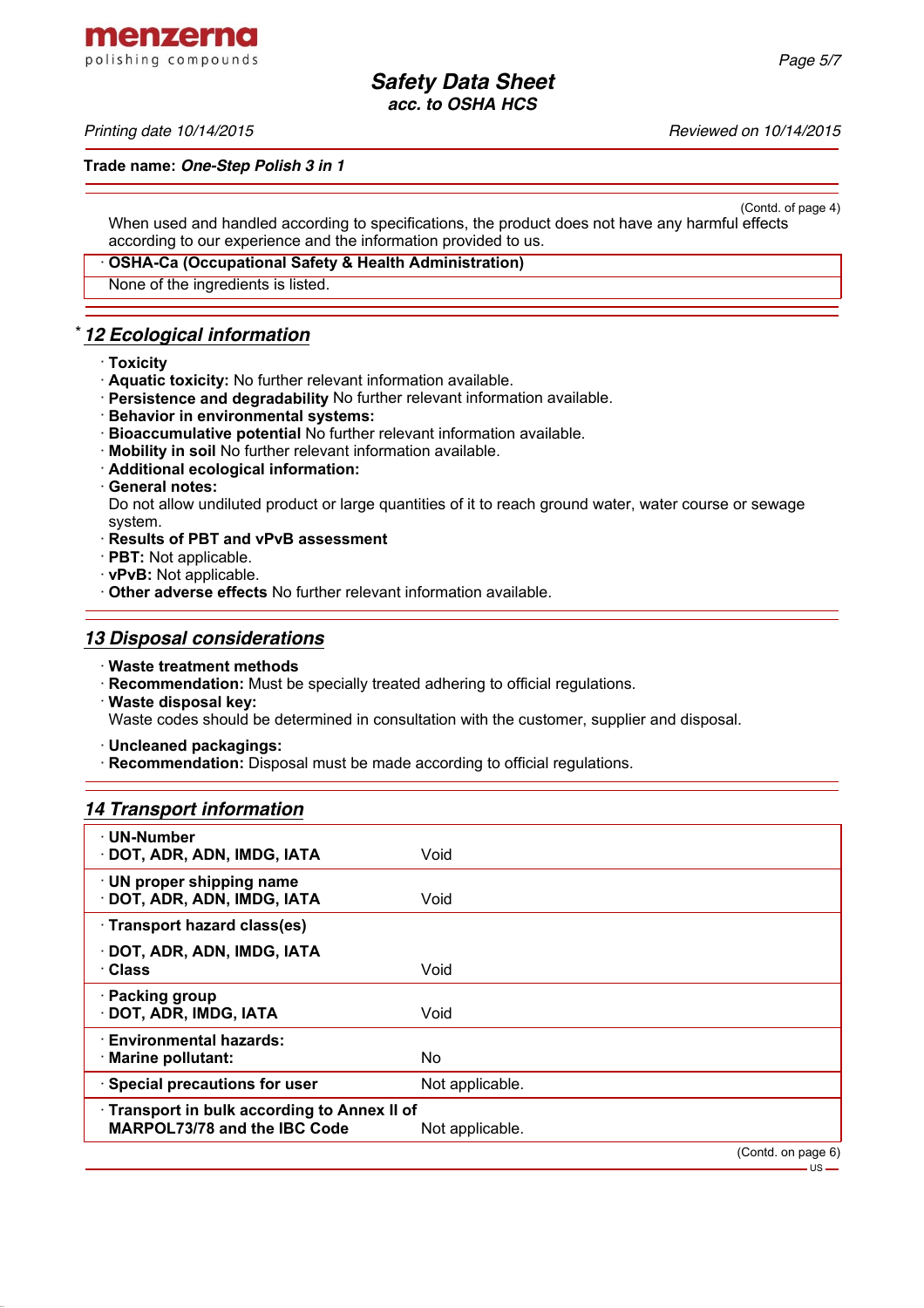(Contd. of page 5)

*Safety Data Sheet acc. to OSHA HCS*

*Printing date 10/14/2015 Reviewed on 10/14/2015*

menzerna polishing compounds

**Trade name:** *One-Step Polish 3 in 1*

· **UN "Model Regulation":** Void

## \* *15 Regulatory information*

· **Safety, health and environmental regulations/legislation specific for the substance or mixture** Regulation 1907/2006/EC, REACH concerning the Registration, Evaluation, Authorisation and Restriction of Chemicals.

Regulation 453/2010/EU, REACH as amended.

Regulation 1272/2008/EC, on Classification, Labelling and Packaging of substances and mixtures. · **Sara**

| Section 355 (extremely hazardous substances):                    |
|------------------------------------------------------------------|
| None of the ingredients is listed.                               |
| Section 313 (Specific toxic chemical listings):                  |
| 1344-28-1 aluminium oxide                                        |
| <b>TSCA (Toxic Substances Control Act):</b>                      |
| All ingredients are listed.                                      |
| Proposition 65                                                   |
| <b>Chemicals known to cause cancer:</b>                          |
| None of the ingredients is listed.                               |
| Chemicals known to cause reproductive toxicity for females:      |
| None of the ingredients is listed.                               |
| Chemicals known to cause reproductive toxicity for males:        |
| None of the ingredients is listed.                               |
| Chemicals known to cause developmental toxicity:                 |
| None of the ingredients is listed.                               |
| · Carcinogenic categories                                        |
| <b>EPA (Environmental Protection Agency)</b>                     |
| None of the ingredients is listed.                               |
| TLV (Threshold Limit Value established by ACGIH)                 |
| 1344-28-1 aluminium oxide<br>A4                                  |
| NIOSH-Ca (National Institute for Occupational Safety and Health) |
| None of the ingredients is listed.                               |
| <b>GHS label elements Void</b>                                   |
| <b>Hazard pictograms Void</b>                                    |
| Signal word Void<br>Hazard etatomonte Void                       |

· **Hazard statements** Void

· **National regulations:** Water hazard class 1 (Self-assessment): slightly hazardous for water.

· **Chemical safety assessment:** A Chemical Safety Assessment has not been carried out.

### \* *16 Other information*

This information is based on our present knowledge. However, this shall not constitute a guarantee for any specific product features and shall not establish a legally valid contractual relationship.

### · **Relevant phrases**

H304 May be fatal if swallowed and enters airways.

· **Department issuing SDS:** Product and Environmental Safety Department